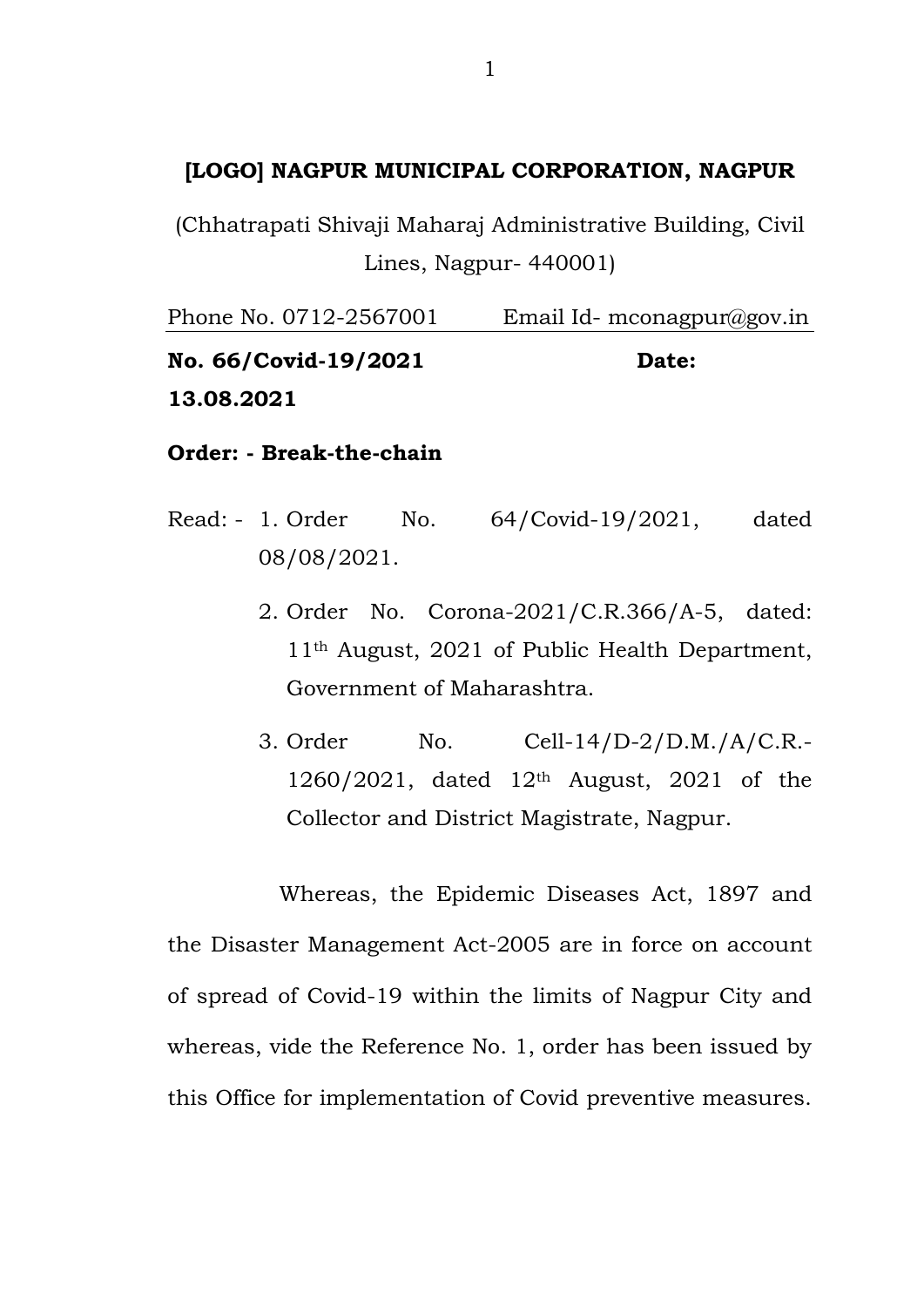However, thereafter revised guidelines have been issued under the Break the Chain Order vide the Order dated 11th August, 2021 of Public Health Department, Government of Maharashtra being Reference No. 2.

Hence, in exercise of the powers conferred under rule 3.10 of the Maharashtra Covid-19 Measures Rules-2020 and consequential provisions of the Disaster Management Act, 2005, I, Radhakrishnam B., Commissioner, Nagpur Municipal Corporation, Nagpur, hereby direct that the directions with regard to restrictions/relaxations pertaining to the various activities within the limit of Nagpur City shall be complied with subject to the terms and conditions as follows.

| Sr.<br>No. | <b>Activity</b> | Permitted<br>time period | <b>Remarks</b>        |
|------------|-----------------|--------------------------|-----------------------|
|            | <b>Shops</b>    | All days till            | Subject to the terms  |
|            |                 | $10.00 \text{ pm}$       | and conditions        |
|            |                 |                          | mentioned the order   |
|            |                 |                          | being Reference No. 2 |
|            | Shopping        | All days till            | Subject to the terms  |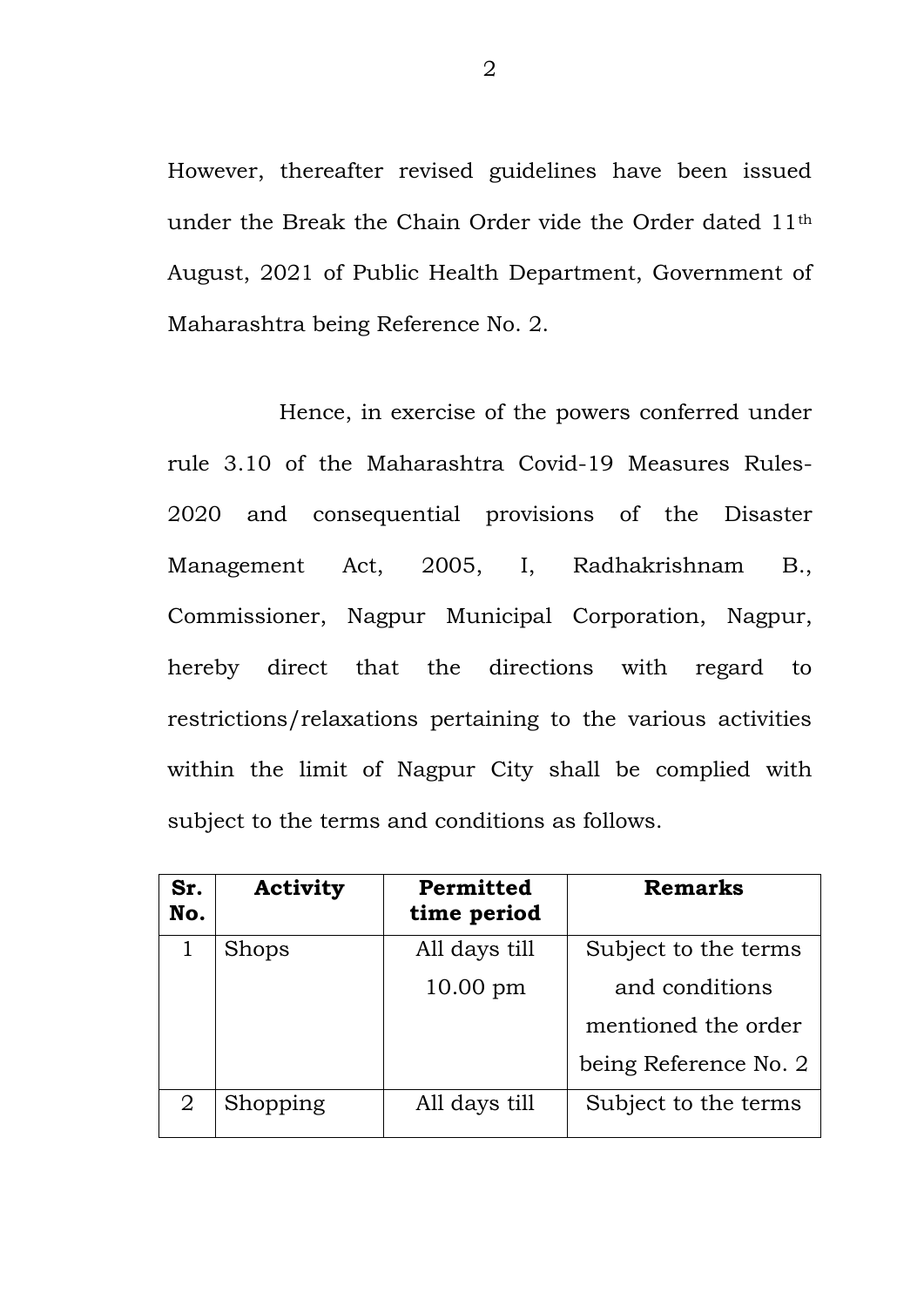|                | malls        | $10.00$ pm              | and conditions          |
|----------------|--------------|-------------------------|-------------------------|
|                |              |                         | mentioned the order     |
|                |              |                         | being Reference No.     |
|                |              |                         | 2. Further, all the     |
|                |              |                         | entering citizens must  |
|                |              |                         | have completed both     |
|                |              |                         | doses of Covid          |
|                |              |                         | vaccine.                |
| 3              | Cinema       | Closed                  |                         |
|                | houses/      |                         |                         |
|                | theaters     |                         |                         |
| $\overline{4}$ | Restaurants, | All days till           | Subject to the terms    |
|                | hotels       | $10.00 \text{ pm}$ , at | and conditions          |
|                |              | 50% capacity            | mentioned the order     |
|                |              | (however,               | being Reference No. 2   |
|                |              | parcel service          |                         |
|                |              | can be kept             |                         |
|                |              | open 24                 |                         |
|                |              | hours.)                 |                         |
| 5              | Metro rail   | Regular                 | Travel by metro rail is |
|                |              |                         | permitted only to       |
|                |              |                         | officers/employees      |
|                |              |                         | providing health        |
|                |              |                         | services/employees      |
|                |              |                         | in essential services   |
|                |              |                         |                         |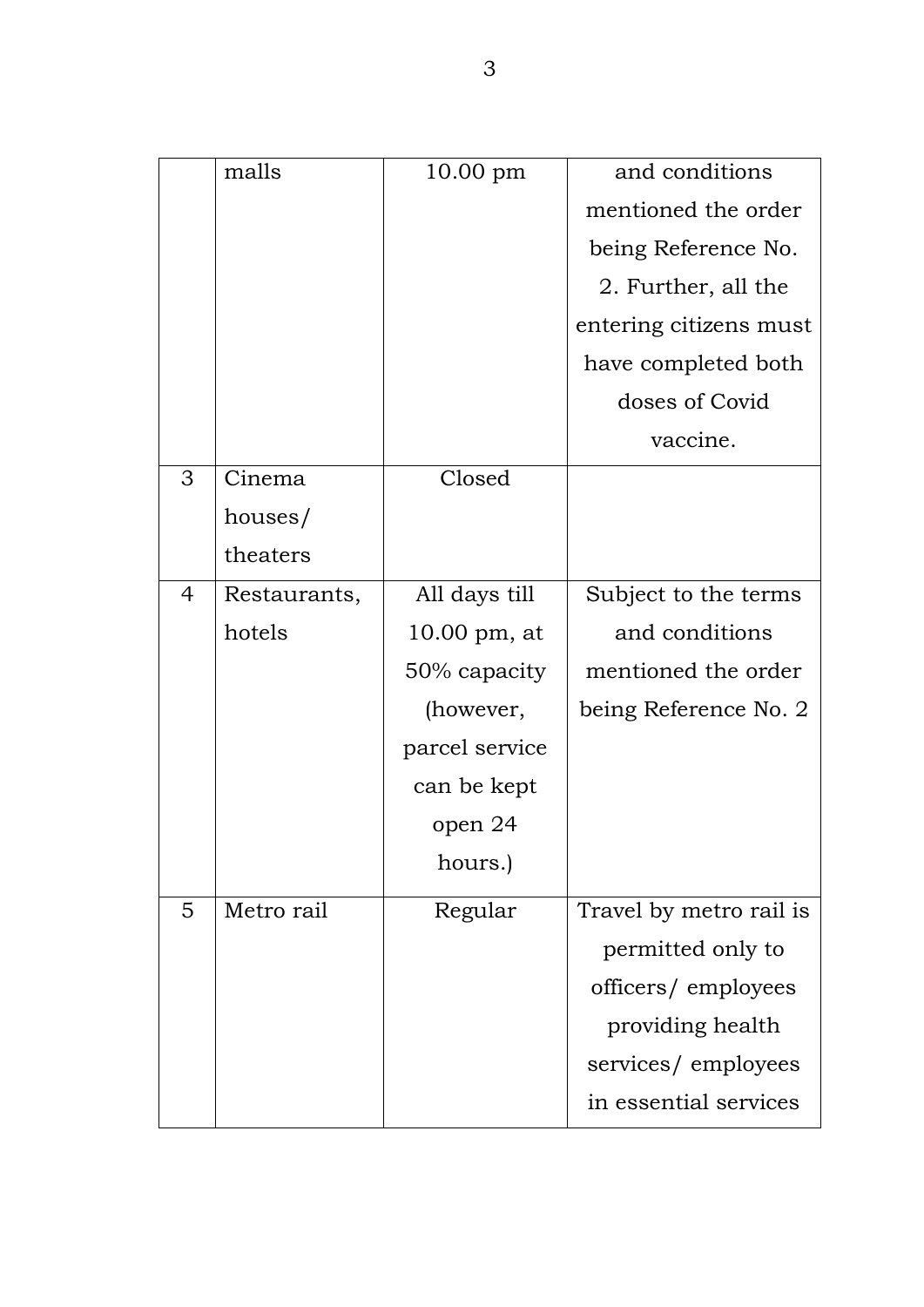|                |               |                 | and the citizens who  |
|----------------|---------------|-----------------|-----------------------|
|                |               |                 | have completed both   |
|                |               |                 | doses of Covid        |
|                |               |                 | vaccine and 14 days   |
|                |               |                 | after taking second   |
|                |               |                 | dose.                 |
| 6              | Public park/  | Regular         |                       |
|                | garden, play  |                 |                       |
|                | ground        |                 |                       |
| $\overline{7}$ | Government    | Regular         | Subject to the terms  |
|                | and private   |                 | and conditions        |
|                | offices/      |                 | mentioned the order   |
|                | industrial/   |                 | being Reference No. 2 |
|                | service       |                 |                       |
|                | oriented,     |                 |                       |
|                | establishment |                 |                       |
| 8              | Sports        | Regular (Indoor | Subject to the terms  |
|                |               | and outdoor)    | and conditions        |
|                |               |                 | mentioned the order   |
|                |               |                 | being Reference No.   |
|                |               |                 | 2. Further,           |
|                |               |                 | completion of both    |
|                |               |                 | doses of Covid        |
|                |               |                 | vaccine even of the   |
|                |               |                 |                       |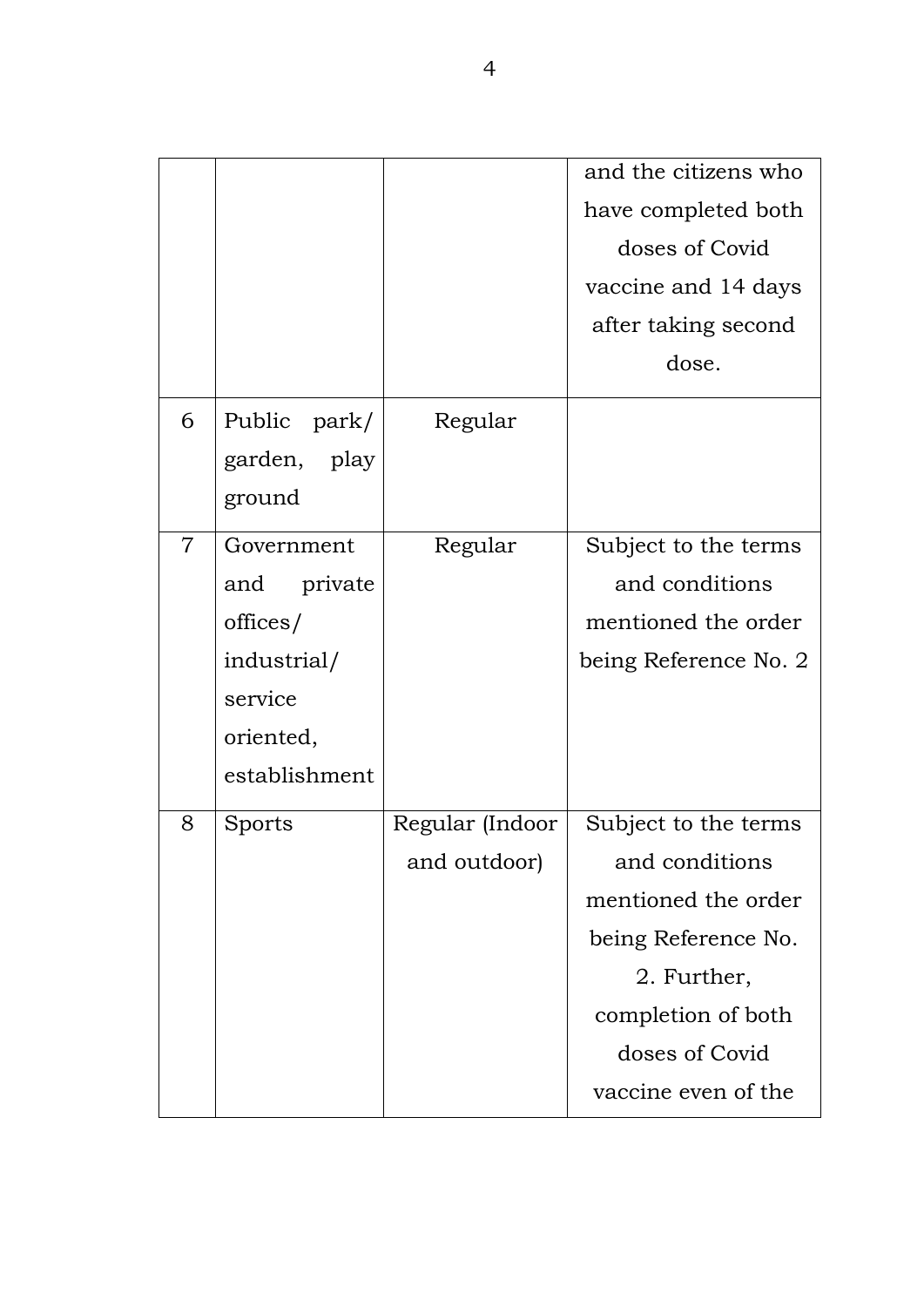|    |               |                  | sportsmen of the       |
|----|---------------|------------------|------------------------|
|    |               |                  | indoor sports is must. |
| 9  | Regard crowd  | All days till    | Subject to the terms   |
|    | social/<br>at | 10.00 pm,        | and conditions         |
|    | cultural/     | subject to       | mentioned the order    |
|    | entertainment | Covid-19         | being Reference No. 2  |
|    | places        | directions       |                        |
|    |               | within 50%       |                        |
|    |               | capacity of the  |                        |
|    |               | social hall, but |                        |
|    |               | limited to       |                        |
|    |               | presence of      |                        |
|    |               | maximum 10       |                        |
|    |               | people.          |                        |
| 10 | Marriage      | All days till    | Subject to the terms   |
|    | programs/     | 10.00 pm,        | and conditions         |
|    | functions     | subject to       | mentioned the order    |
|    |               | Covid-19         | being Reference No. 2  |
|    |               | directions       |                        |
|    |               | within 50%       |                        |
|    |               | capacity of the  |                        |
|    |               | social hall, but |                        |
|    |               | limited to       |                        |
|    |               | presence of      |                        |
|    |               | maximum 10       |                        |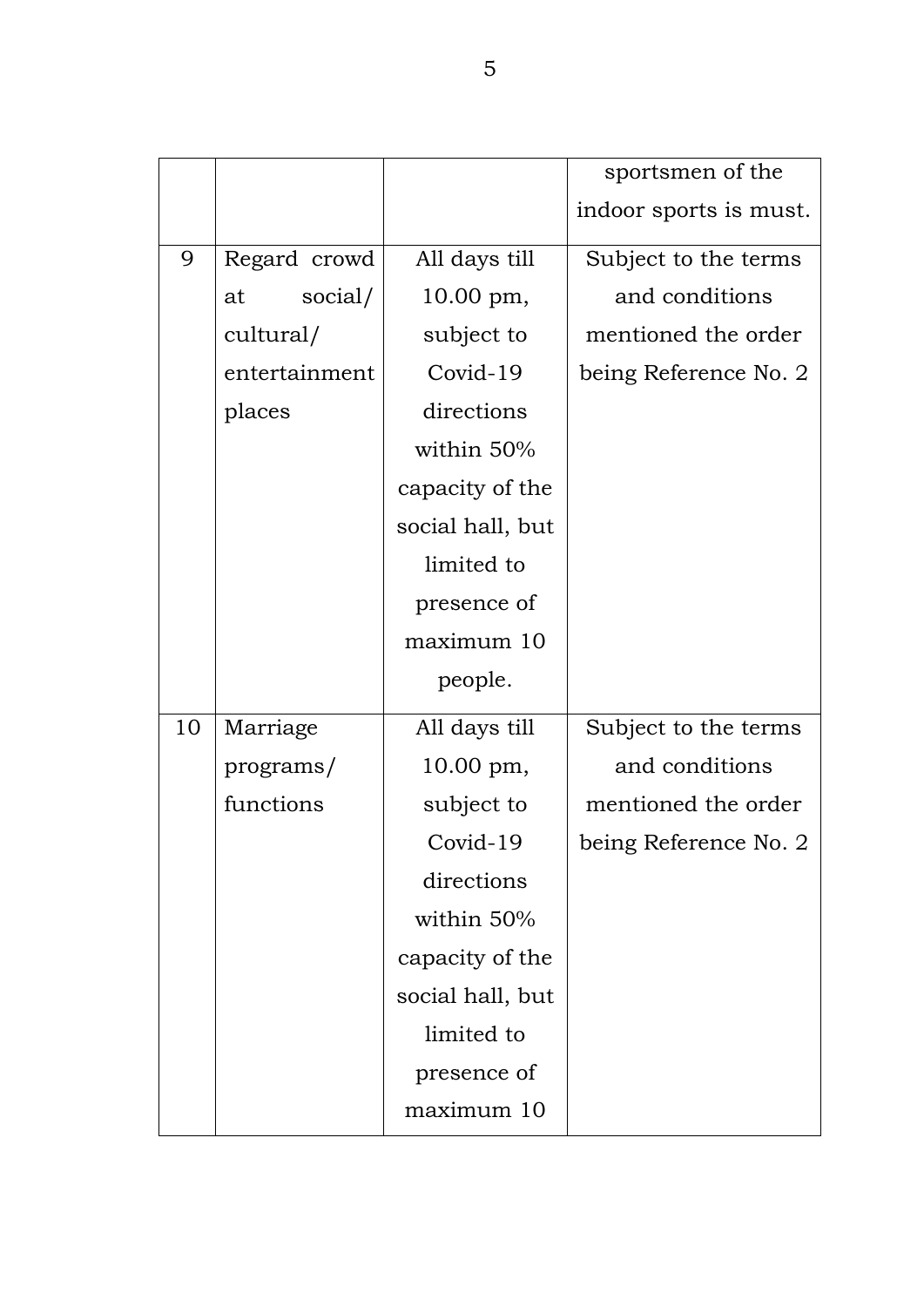|    |                  | people;         |                      |
|----|------------------|-----------------|----------------------|
|    |                  | however, in the |                      |
|    |                  | open            |                      |
|    |                  | ground/lawn,    |                      |
|    |                  | 50% capacity,   |                      |
|    |                  | but limited to  |                      |
|    |                  | maximum 200     |                      |
|    |                  | people.         |                      |
| 11 | Funeral          | Limited to      |                      |
|    |                  | maximum 50      |                      |
|    |                  | people.         |                      |
| 12 | Regarding        | Online          |                      |
|    | meetings and     |                 |                      |
|    | election<br>of   |                 |                      |
|    | L.S. Bodies      |                 |                      |
| 13 | Construction     | Regular         |                      |
| 14 | Agriculture/     | Regular         |                      |
|    | farming          |                 |                      |
| 15 | E-commerce       | Regular         |                      |
|    | "articles<br>and |                 |                      |
|    | services"        |                 |                      |
| 16 | Gymnasium,       | All days at 50% | Subject to the terms |
|    | saloon,          | capacity till   | and conditions       |
|    | beauty parlor,   | $10.00$ pm      | mentioned the order  |
|    | spa, wellness    |                 |                      |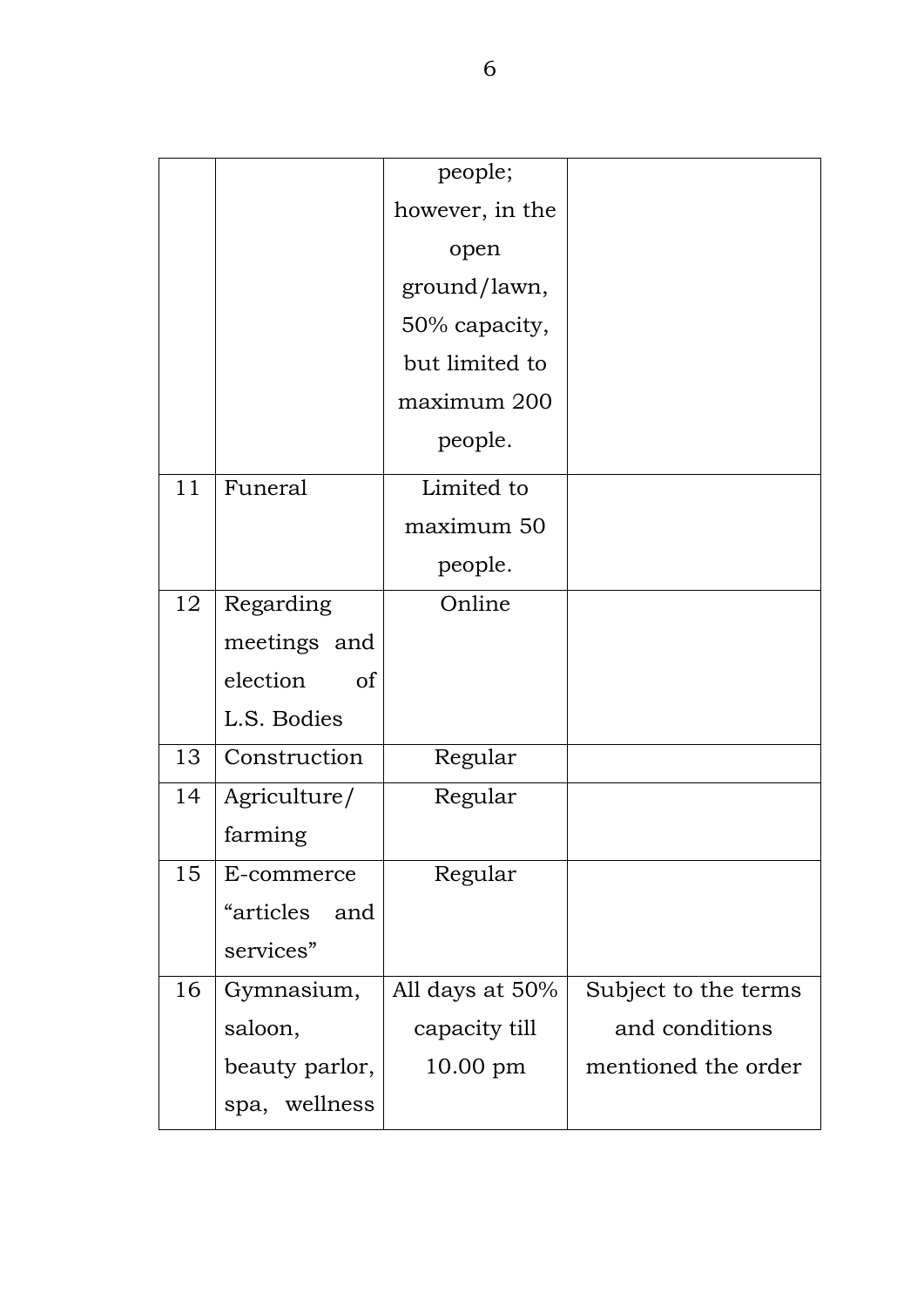|    | centres, yoga  |                 | being Reference No. 2       |
|----|----------------|-----------------|-----------------------------|
|    | centre         |                 |                             |
| 17 | Public         | Can be          |                             |
|    | transport      | operated at     |                             |
|    | system         | 100 percent     |                             |
|    |                | capacity.       |                             |
|    |                | However, apart  |                             |
|    |                | from the        |                             |
|    |                | seating         |                             |
|    |                | arrangement,    |                             |
|    |                | standee         |                             |
|    |                | passengers will |                             |
|    |                | not be allowed  |                             |
|    |                | to board the    |                             |
|    |                | said vehicle.   |                             |
| 18 | Cargo service- | Regular         |                             |
|    | transport      |                 |                             |
| 19 | Travelling     | Inter-district  | With regard to              |
|    |                | travel regular  | interstate travel, 72       |
|    |                |                 | hours prior RTPCR           |
|    |                |                 | <b>Negative Test Report</b> |
|    |                |                 | or 14 days quarantine       |
|    |                |                 | is necessary for the        |
|    |                |                 | passengers who have         |
|    |                |                 | not taken vaccine.          |
|    |                |                 |                             |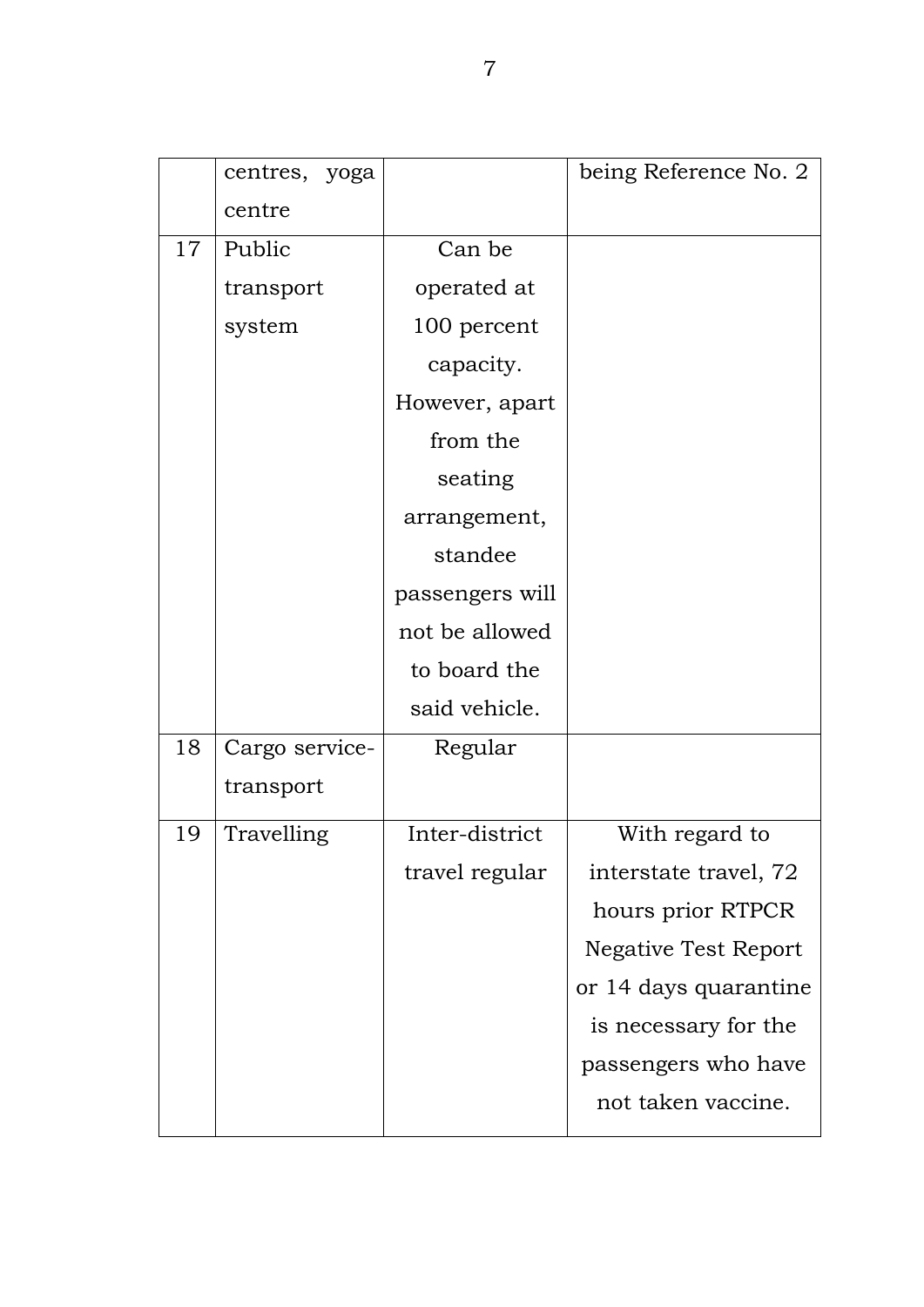| 20 | Industrial   | Regular        |  |
|----|--------------|----------------|--|
|    | activities   |                |  |
| 21 | School/      | Closed         |  |
|    | college/     | (however,      |  |
|    | coaching     | subject to the |  |
|    | classes      | directions     |  |
|    |              | issued by the  |  |
|    |              | Government     |  |
|    |              | from time to   |  |
|    |              | time)          |  |
| 22 | Religious    | Closed         |  |
|    | places       | (however,      |  |
|    |              | subject to the |  |
|    |              | directions     |  |
|    |              | issued by the  |  |
|    |              | Government     |  |
|    |              | from time to   |  |
|    |              | time)          |  |
| 23 | Swimming     | Closed         |  |
|    | pool         |                |  |
| 24 | Amusement    | Regular        |  |
|    | park (except |                |  |
|    | water park)  |                |  |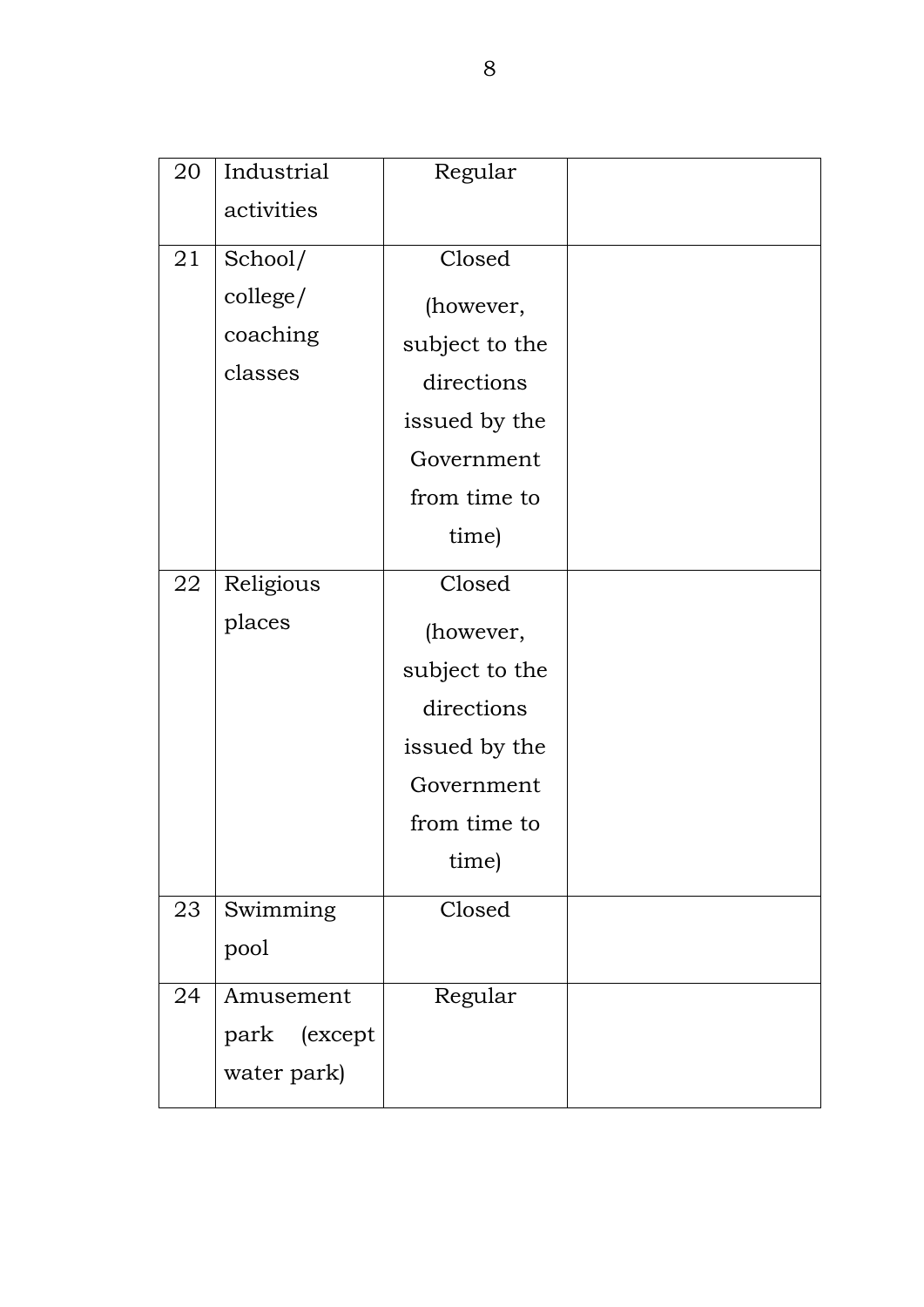| 25 | <b>Boating</b>   | Regular |  |
|----|------------------|---------|--|
| 26 | Library, study   | Regular |  |
|    | room, reading    |         |  |
|    | room             |         |  |
| 27 | <b>Skill</b>     | Regular |  |
|    | development      |         |  |
|    | institute<br>for |         |  |
|    | health           |         |  |
|    | employees        |         |  |
| 28 | Government/      | Regular |  |
|    | semi-            |         |  |
|    | government       |         |  |
|    | training         |         |  |
|    | institute        |         |  |
|    |                  |         |  |

# **Terms and conditions: -**

1. It shall be necessary for all the concerned to comply with the consequential directions of the Government Order dated 11/08/2011 being the above Reference No. 2.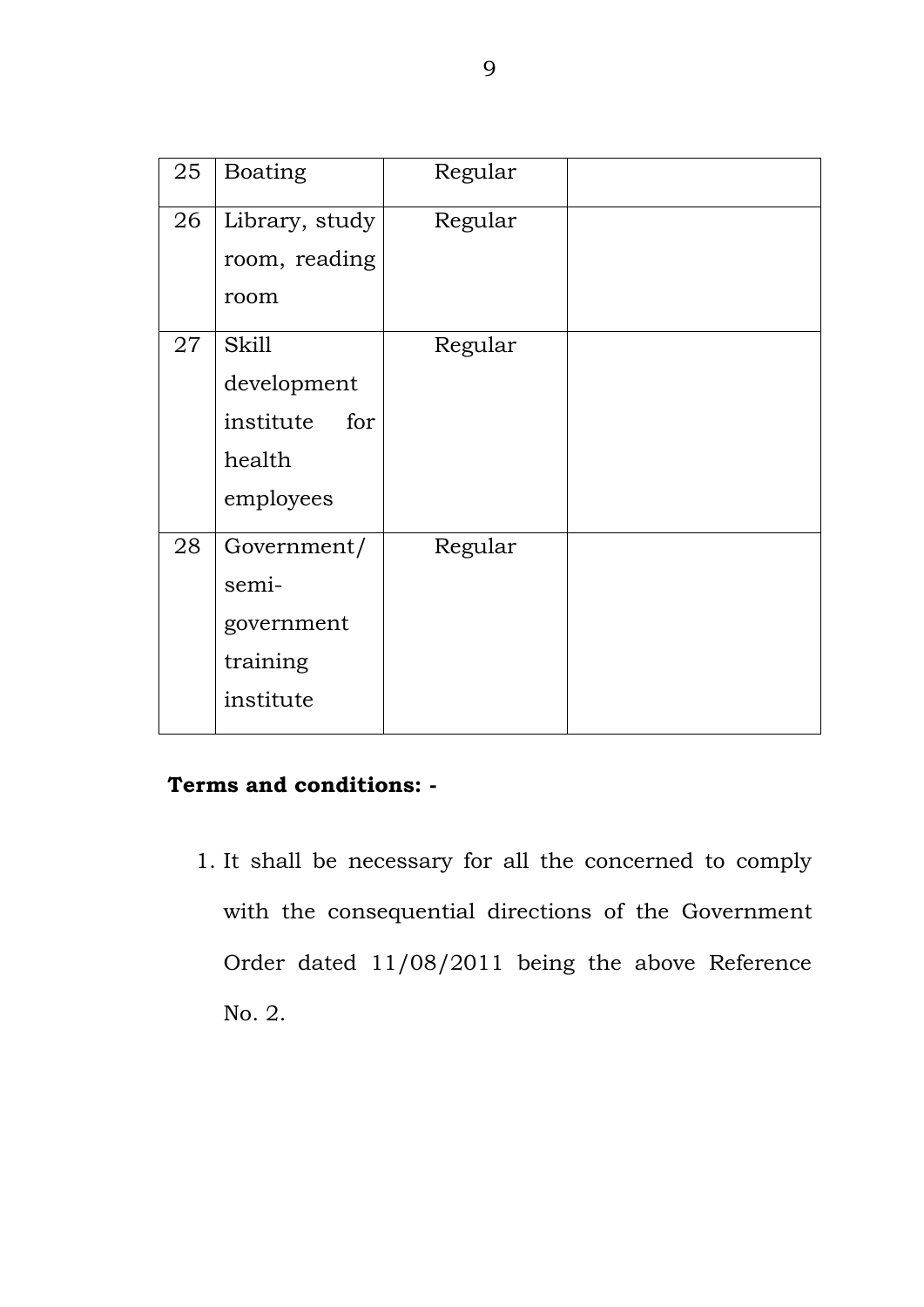- 2. It shall be mandatory for all the citizens to follow the Covid preventive measures and restrictions such as using masks, cleaning the hands, maintaining physical distance, prohibition of spitting anywhere, etc.
- 3. All the shops, offices, industrial establishments, restaurants, bars and mall owners/managements shall ensure that 14 days have passed after completion of two doses of Covid vaccines of the managerial staff and employees working in their establishments and shall keep ready a list of these employees (with vaccination details/certificates) and shall make the same available to the competent authorities, when demanded.
- 4. The responsibility of carrying out periodical sterilization and sanitization of the shops/restaurants/ bars/malls/offices/industrial establishments shall rest on the concerned owners and managements. Further, arrangement shall be made for infrared/contactless thermometers for taking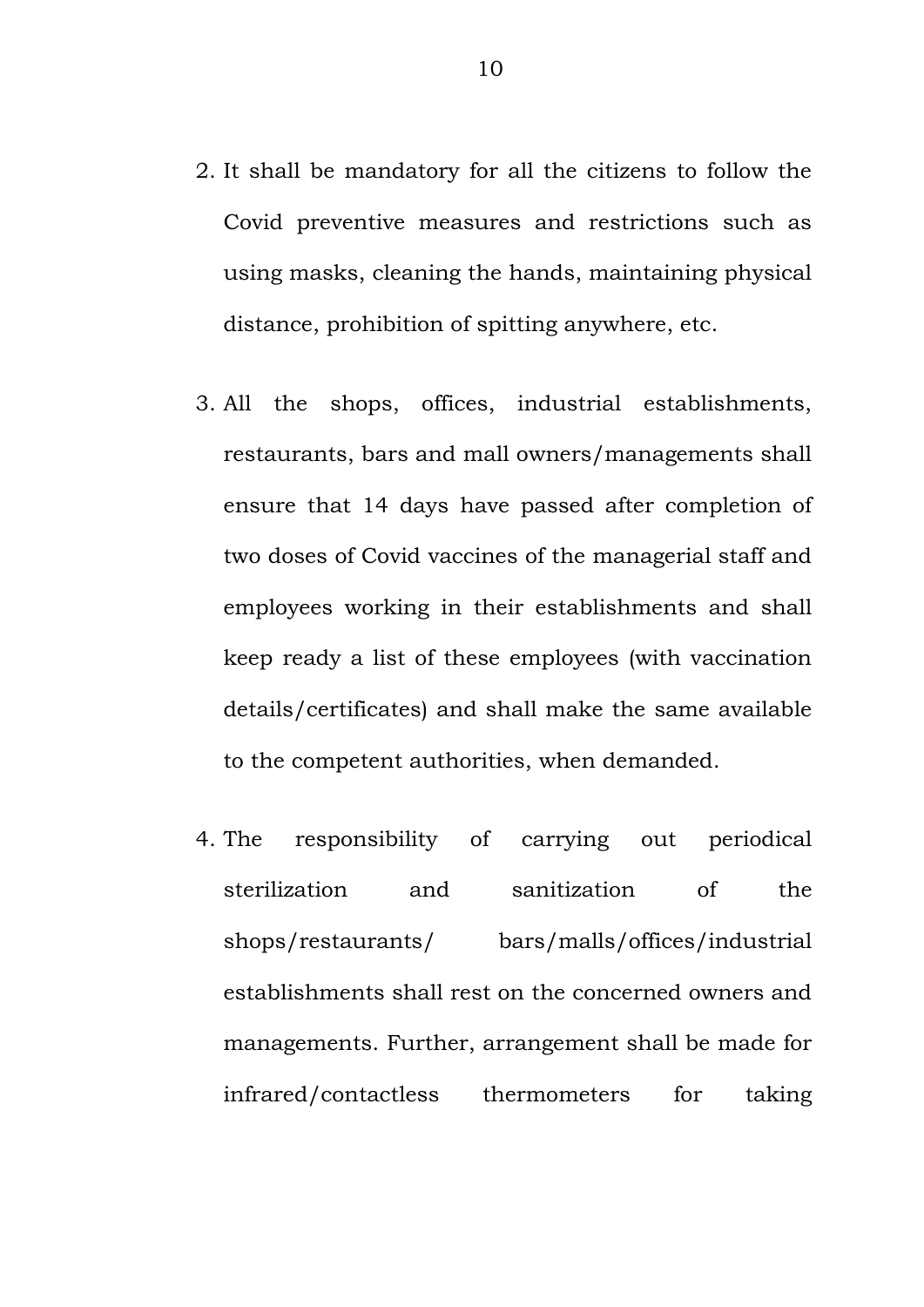temperature of the employees and customers therein. Further, it shall be responsibility of the concerned establishments to collect mask dispensers and biomedical waste (disposal of used masks and tissue papers, etc.) and to give the same for disposal as per the prescribed method.

Any person, institution or group not complying with/violating the above order shall be considered that he/it has committed offence punishable under the Epidemic Diseases Act-1897, the Disaster Management Act-2005 and the Indian Penal Code-1860 and action shall be taken as per the rules.

The above order shall come into effect from the date 15/08/2021 and shall remain in force till further order.

> Sd/- (Illegible) 13/8/21 **Radhakrishnam B. (I.A.S.) Commissioner**